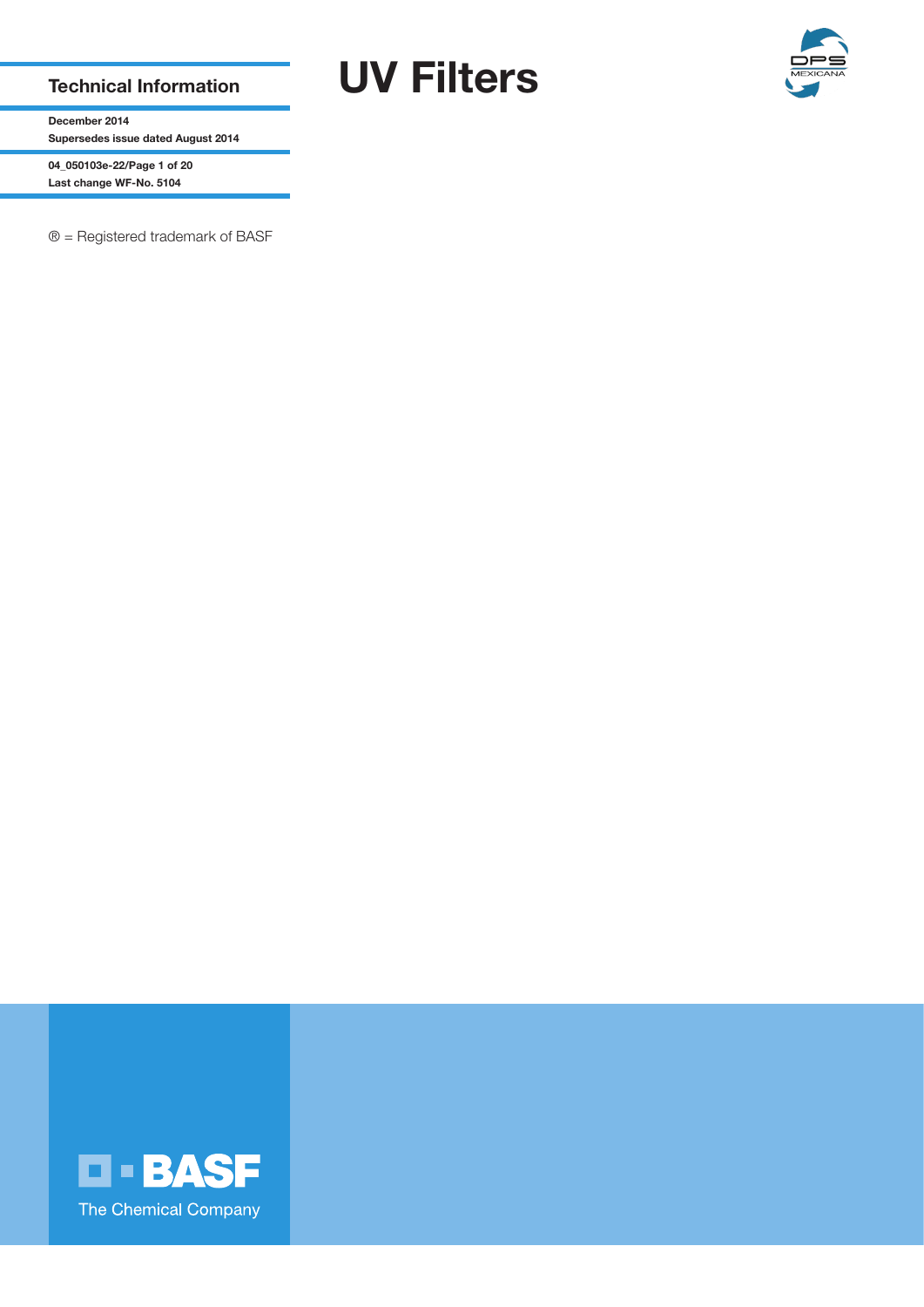

Page

# **Contents**

| <b>Chemical Description</b>                   | 3              |
|-----------------------------------------------|----------------|
| <b>BASF UV filter portfolio</b>               | 3              |
| <b>Applications</b>                           | 3              |
| Use of the BASF UV filters in skin protection | $\overline{4}$ |
| <b>Approval status</b>                        | $\overline{4}$ |
| <b>Specification</b>                          | $\overline{4}$ |
| Physicochemical properties of BASF UV filters | 5              |
| Uvinul <sup>®</sup> MC 80                     | 6              |
| Uvinul <sup>®</sup> MC 80 N                   | 6              |
| Uvinul <sup>®</sup> T 150                     | $\overline{7}$ |
| Uvinul <sup>®</sup> N 539 T                   | 9              |
| Uvinul <sup>®</sup> MS 40                     | 10             |
| Uvinul <sup>®</sup> A Plus Granular           | 11             |
| Uvinul <sup>®</sup> A Plus B                  | 13             |
| Uvinul <sup>®</sup> Easy                      | 14             |
| Tinosorb <sup>®</sup> M                       | 15             |
| Tinosorb <sup>®</sup> A2B                     | 16             |
| Tinosorb <sup>®</sup> S                       | 16             |
| Tinosorb <sup>®</sup> S Aqua                  | 17             |
| <b>Z-COTE</b> <sup>®</sup>                    | 19             |
| Z-COTE® HP1                                   | 19             |
| <b>Z-COTE® LSA</b>                            | 19             |
| <b>Stability</b>                              | 20             |
| <b>Toxicology</b>                             | 20             |
| <b>Safety Data Sheets</b>                     | 20             |
| <b>Note</b>                                   | 20             |
|                                               |                |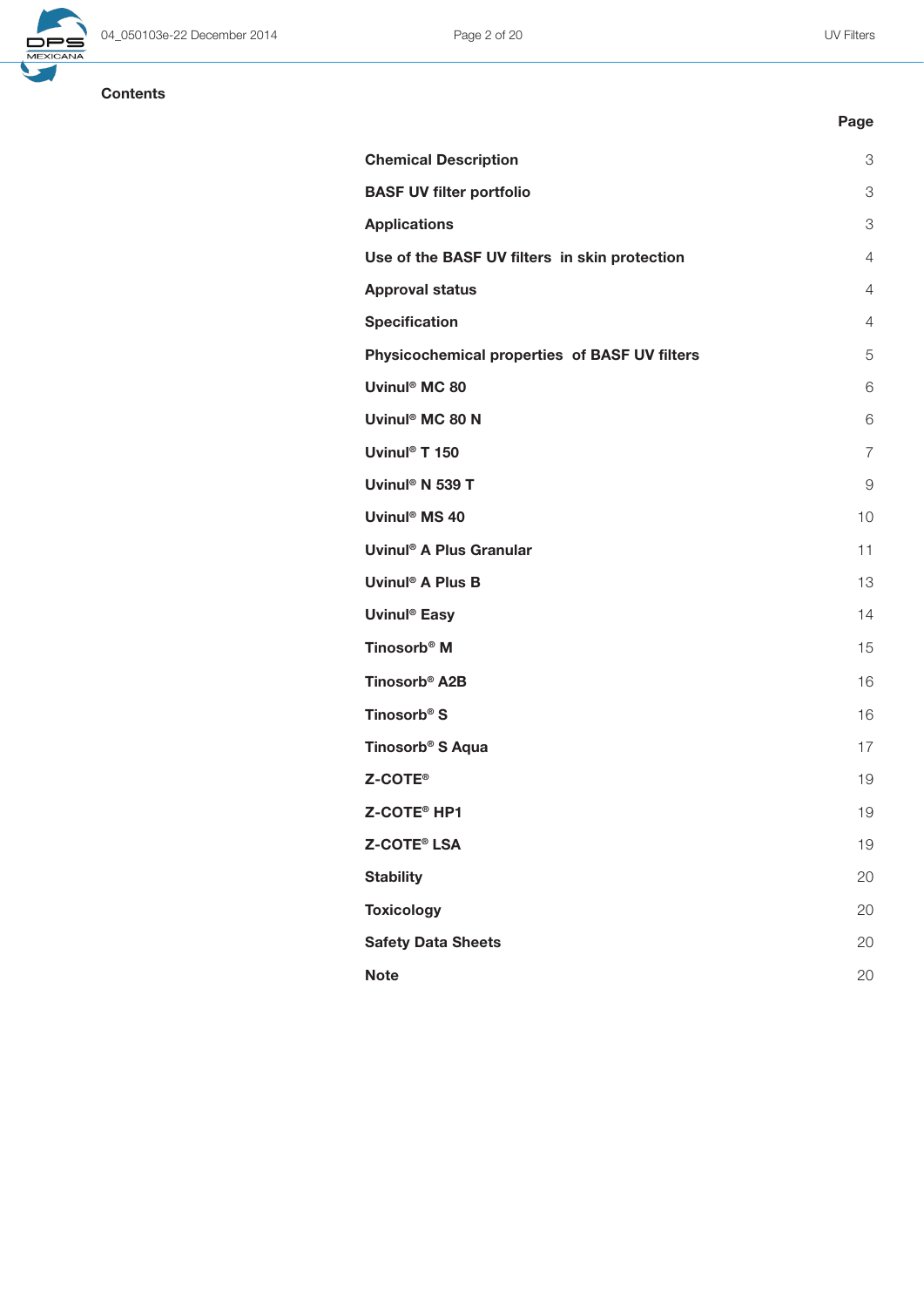

# BASF UV filter portfolio

**Chemical Description** The Uvinul®, Tinosorb® and Z-COTE® products are UV filters based on benzophenones, diphenyl cyanoacrylate, cinnamates, triazine, benztriazole, p-aminobenzoic acid derivates and zinc oxide.

|                                        | <b>PRD-Nos.</b> | <b>INCI name</b>                                                                                                                                                                                                                                                                                                                           | <b>CAS-Nos.</b>                                                                                                                               |
|----------------------------------------|-----------------|--------------------------------------------------------------------------------------------------------------------------------------------------------------------------------------------------------------------------------------------------------------------------------------------------------------------------------------------|-----------------------------------------------------------------------------------------------------------------------------------------------|
| Uvinul <sup>®</sup> MC 80              | 30055079        | Ethylhexyl Methoxycinnamate                                                                                                                                                                                                                                                                                                                | 5466-77-3                                                                                                                                     |
| Uvinul® MC 80 N                        | 30055080        | Ethylhexyl Methoxycinnamate                                                                                                                                                                                                                                                                                                                | 5466-77-3                                                                                                                                     |
| Uvinul <sup>®</sup> T 150              | 30035119        | Ethylhexyl Triazone                                                                                                                                                                                                                                                                                                                        | 88122-99-0                                                                                                                                    |
| Uvinul <sup>®</sup> N 539 T            | 30055082        | Octocrylene                                                                                                                                                                                                                                                                                                                                | 6197-30-4                                                                                                                                     |
| Uvinul <sup>®</sup> MS 40              | 30035116        | Benzophenone-4                                                                                                                                                                                                                                                                                                                             | 4065-45-6                                                                                                                                     |
| Uvinul <sup>®</sup> A Plus<br>Granular | 30338477        | Diethylamino Hydroxybenzoyl Hexyl Benzoate                                                                                                                                                                                                                                                                                                 | 302776-68-7                                                                                                                                   |
| Uvinul <sup>®</sup> A Plus B           | 30221690        | Ethylhexyl Methoxycinnamate (and)<br>Diethylamino Hydroxybenzoyl Hexyl Benzoate                                                                                                                                                                                                                                                            | 5466-77-3<br>302776-68-7                                                                                                                      |
| Uvinul <sup>®</sup> Easy               | 30605258        | Polyglyceryl-2 Dipolyhydroxystearate (and)<br>Laureth-7 Citrate (and)<br>Ethylhexyl Methoxycinnamate (and)<br>Bis-Ethylhexyloxyphenol Methoxyphenyl Triazine<br>(and)<br>Ethylhexyl Triazone (and)<br>Diethylamino Hydroxybenzoyl Hexyl Benzoate (and)<br>Lauryl Glucoside (and)<br>Triethanolamine (and)<br>Dibutyl Adipate (and)<br>Aqua | 144470-58-6<br>565429-75-6<br>5466-77-3<br>187393-00-6<br>88122-99-0<br>302776-68-7<br>110615-47-9<br>$102 - 71 - 6$<br>105-99-7<br>7732-18-5 |
| Tinosorb <sup>®</sup> M                | 30482916        | Methylene Bis-Benzotriazolyl Tetramethylbutyl-<br>phenol [nano] (and)<br>Aqua (and)<br>Decyl Glucoside (and)<br>Propylene Glycol (and)<br>Xanthan Gum                                                                                                                                                                                      | 103597-45-1<br>7732-18-5<br>68515-73-1<br>$57 - 55 - 6$<br>11138-66-2                                                                         |
| Tinosorb <sup>®</sup> A2B              | 30478125        | Tris-Biphenyl Triazine (and)<br>Aqua [nano] (and)<br>Decyl Glucoside (and)<br>Butylene Glycol (and)<br>Disodium Phosphate (and)<br>Xanthan Gum                                                                                                                                                                                             | 31274-51-8<br>7732-18-5<br>68515-73-1<br>107-88-0<br>7558-79-4<br>11138-66-2                                                                  |
| Tinosorb <sup>®</sup> S                | 30481068        | Bis-Ethylhexyloxyphenol Methoxyphenyl Triazine                                                                                                                                                                                                                                                                                             | 187393-00-6                                                                                                                                   |
| Tinosorb <sup>®</sup> S<br>Aqua        | 30480431        | Bis-Ethylhexyloxyphenol Methoxyphenyl Triazine<br>(and) Polymethyl Methacrylate (and)<br>Sodium Laureth Sulfate (and)<br>Aminomethyl Propanol                                                                                                                                                                                              | 187393-00-6<br>3011-14-7<br>1335-72-4<br>124-68-5                                                                                             |
| Z-COTE®                                | 30083071        | Zinc Oxide [nano]                                                                                                                                                                                                                                                                                                                          | 1314-13-2                                                                                                                                     |
| Z-COTE <sup>®</sup> HP 1               | 30083072        | Zinc Oxide [nano] (and)<br>Triethoxycaprylylsilane                                                                                                                                                                                                                                                                                         | 1314-13-2<br>2943-75-1                                                                                                                        |
| Z-COTE® LSA                            | 30563203        | Zinc Oxide [nano] (and)<br>Triethoxycaprylylsilane                                                                                                                                                                                                                                                                                         | 1314-13-2<br>2943-75-1                                                                                                                        |

Applications The BASF UV filters are used in a large number of cosmetic products to protect the skin or the hair.

> Some of the BASF UV filters are typical UVB absorbers, i.e. their absorption maxium lies in the 280 – 320 nm band. Other UV filters, particularly the Tinosorb® are broad-spectrum filters, i.e. they absorb both in the UVA (320 – 400 nm) and the UVB (280 – 320 nm) ranges. One filter absorbs in the UVA range. The metal oxides are micronized pigments with a broad UV attenuation.

> As both oil-soluble and water-dispersible types are available, there are products for almost every cosmetic preparation, including emulsion, oil, gels, sticks, etc.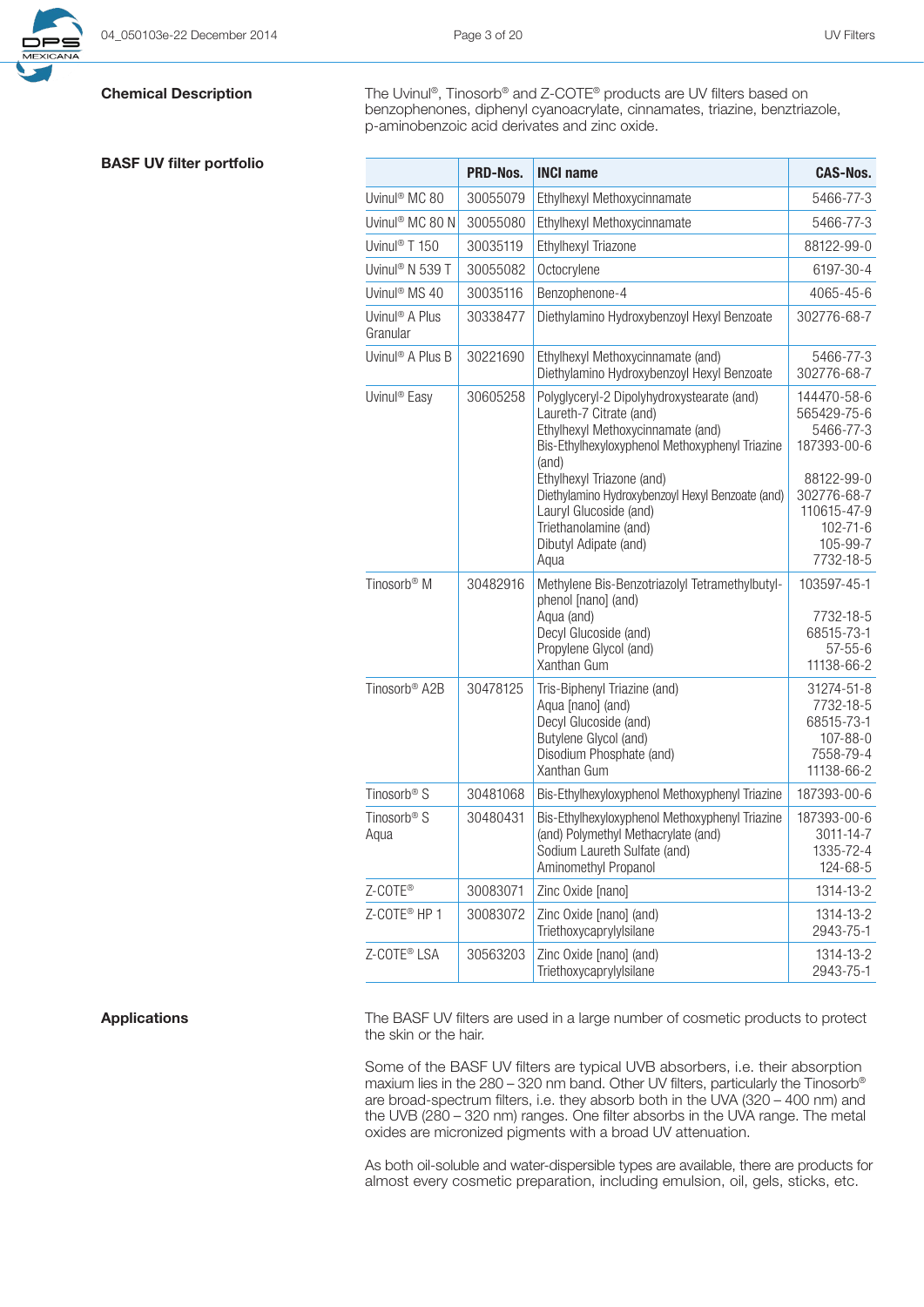### Use of the BASF UV filters in skin protection

UV radiation is responsible for various physiological effects in the skin, as a result of its high energy content. These effects include sunburn, the premature appearance of wrinkles, i.e. accelerated ageing of the skin and, with frequent intensive exposure, an increased risk of skin cancer. UV filters provide vital protection for the skin against these harmful effects of UV radiation. They are now increasingly being used not only in sun preparations but also in other skin cosmetics such as day creams. For the daily care products, where UVA photostability is a key, the modern, latest available UV filters of the Uvinul® and Tinosorb® range, meet those requirements.

The use of UV filters to protect the skin is subject to legislation in many countries. The following table shows the approval status and the permitted concentration worldwide. The concentration of UV filters in sun preparations depends on the desired degree of protection, measured in terms of the Sun Protection Factor (SPF). Commonly, soluble UV filters are combined with micronized UV filters, i.e. Tinosorb® M, Tinosorb® A2B or Z-COTE®, in products with a high SPF. They can also be used together with radical scavengers, e.g. Ascorbyl Monophosphate, Vitamin E or Vitamin E-Acetate which provide additional passive sun protection.

### Approval status

| All data in %                          | 己        | Switzerland              | India                    | Taiwan                   | Korea                    | Japan <sup>2)</sup>      | China                    | Australia                | <b>ASEAN</b>             | USA                      | Canada                   | S.America | Mexico                   |
|----------------------------------------|----------|--------------------------|--------------------------|--------------------------|--------------------------|--------------------------|--------------------------|--------------------------|--------------------------|--------------------------|--------------------------|-----------|--------------------------|
| Uvinul <sup>®</sup> MC 80              | 10       | 10                       | 10                       | 10                       | $0.5 - 7.5$              | 20                       | 10                       | 10                       | 10                       | 7.5                      | 8.5                      | 10        | 10                       |
| Uvinul <sup>®</sup> MC 80 N            | 10       | 10                       | 10                       | 10                       | $0.5 - 7.5$              | 20                       | 10                       | 10                       | 10                       | 7.5                      | 8.5                      | 10        | 10                       |
| Uvinul <sup>®</sup> T 150              | 5        | 5                        | 5                        | 5                        | $0.5 - 5$                | 5                        | 5                        | 5                        | 5                        | $\overline{\phantom{a}}$ |                          | 5         | 5                        |
| Uvinul <sup>®</sup> N 539 T            | 10       | 10                       | 10                       | 10                       | $0.5 - 10$               | 10                       | 10                       | 10                       | 10                       | 10                       | 12                       | 10        | 10                       |
| Uvinul <sup>®</sup> MS 40              | 5        | 5                        | 10                       | 5                        | $0.5 - 5$                | 10                       | 5                        | 10                       | 4)                       | 10                       | 6                        | 10        | 5                        |
| Uvinul <sup>®</sup> A Plus<br>Granular | 10       | 10                       | 10                       | 10                       | 10                       | 10                       | 10                       | 10                       | 10                       | ٠                        |                          | 10        | 10                       |
| Uvinul <sup>®</sup> A Plus B           | 15.38    | 15.38                    | 15.38                    | 15.38                    | 11.5                     | 28.5                     | 15.38                    | 15.38                    | 15.38                    | $\overline{\phantom{a}}$ | $\overline{\phantom{a}}$ | 15.38     | 15.38                    |
| Uvinul <sup>®</sup> Easy               | 50       | 50                       | 50                       | 50                       | 37.5                     | $50^{2}$                 | 50                       | 50                       | 50                       | $\overline{\phantom{a}}$ |                          | 50        | 50                       |
| Tinosorb <sup>®</sup> M                | $10^{5}$ | $10^{5}$                 | $10^{5}$                 | $10^{5}$                 | $10^{5}$                 | $10^{5}$                 | $10^{5}$                 | $10^{5}$                 | $10^{5}$                 | $\overline{\phantom{a}}$ |                          | $10^{5}$  | $10^{5}$                 |
| Tinosorb <sup>®</sup> A2B              | $10^{5}$ | $10^{5}$                 | $\overline{\phantom{a}}$ | $\overline{\phantom{a}}$ | $\overline{\phantom{a}}$ | $\overline{\phantom{a}}$ | $\overline{\phantom{a}}$ | $\overline{\phantom{a}}$ | $\overline{\phantom{a}}$ | $\overline{\phantom{a}}$ | $\overline{\phantom{a}}$ | $\sim$    | $\overline{\phantom{a}}$ |
| Tinosorb <sup>®</sup> S                | 10       | 10                       | 10                       | 10                       | 10                       | 3                        | 10                       | 10                       | 10                       | $\overline{\phantom{a}}$ | ٠                        | 10        | 10                       |
| Tinosorb <sup>®</sup> S Aqua           | $10^{5}$ | $10^{5}$                 | $10^{5}$                 | $10^{5}$                 | $10^{5}$                 | 3 <sup>5</sup>           | $10^{5}$                 | $10^{5}$                 | $10^{5}$                 | $\overline{\phantom{a}}$ | $\overline{\phantom{a}}$ | $10^{5}$  | $10^{5}$                 |
| Z-COTE®                                | $-1)$    | $\overline{\phantom{a}}$ | 25                       | 20                       | 25                       | No limit                 | 25                       | 25                       | 25                       | 25                       | 25                       | No limit  | 25                       |
| Z-COTE <sup>®</sup> HP1                | $-1)$    | $\overline{\phantom{a}}$ | 25                       | 20                       | $(25)^{3}$               | No limit                 | 25                       | 11                       | 25                       | 25                       | 25                       | No limit  | 25                       |
| Z-COTE <sup>®</sup> LSA                | $-1)$    | $\overline{\phantom{a}}$ | 25                       | 20                       | $(25)^{3}$               | No limit                 | 25                       | 11                       | 25                       | 25                       | 25                       | No limit  | 25                       |

- not approved

1) Germany: preliminary approval 25%

<sup>2)</sup> Japan: limit except for cosmetics coming into contact with mucous membranes

<sup>3)</sup> Cosmetic manufacturer may require additional information on coating when make application for functional cosmetics.

4) ASEAN Cosmetic Directive, Annex VII – part 3. The substance should be allowed for use unless there is a toxicity or unsafety report.

5) As active ingredients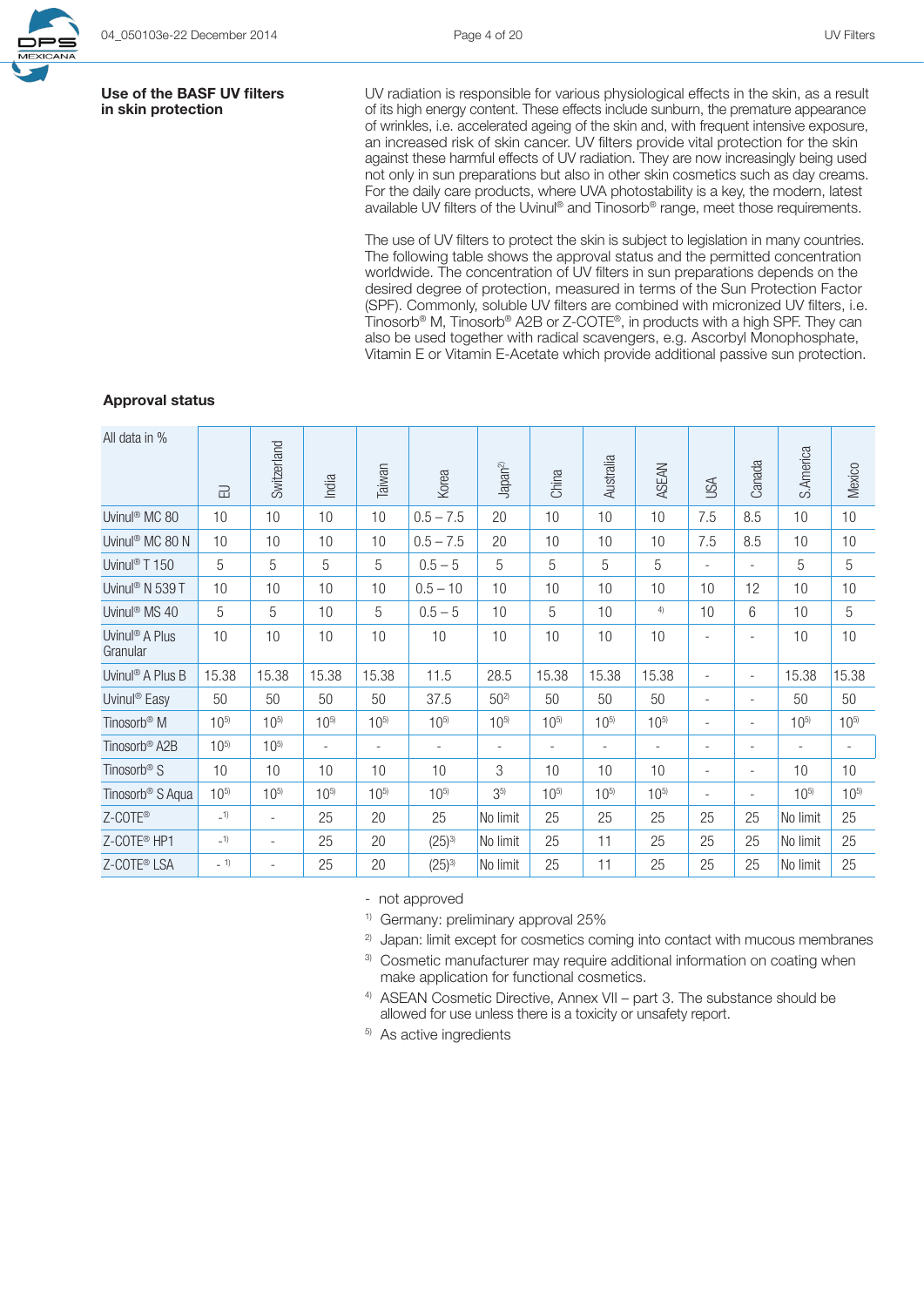### Physicochemical properties of BASF UV filters

Specification See separate document: "Standard Specification" available via BASF's WorldAccount: http://worldaccount.basf.com (registered access).

|                                        | <b>Molecular</b><br>formula | <b>Molecular</b><br>weight | <b>Appearance</b>                                                                     |
|----------------------------------------|-----------------------------|----------------------------|---------------------------------------------------------------------------------------|
| Uvinul <sup>®</sup> MC 80              | $C_{18}H_{26}O_3$           | 290                        | Colorless to light yellow liquid                                                      |
| Uvinul <sup>®</sup> MC 80 N            | $C_{18}H_{26}O_3$           | 290                        | Colorless to light yellow liquid                                                      |
| Uvinul <sup>®</sup> T 150              | $C_{48}H_{66}N_6O_6$        | 823                        | White to light yellow powder                                                          |
| Uvinul <sup>®</sup> N 539 T            | $C_{24}H_{27}NO_2$          | 361                        | Clear yellow viscous liquid                                                           |
| Uvinul <sup>®</sup> MS 40              | $C_{14}H_{12}O_6S$          | 308                        | Off white fine to coarse powder                                                       |
| Uvinul <sup>®</sup> A Plus<br>Granular | $C_{24}H_{31}NO_4$          | 397                        | White to slight salmon color<br>granular powder, becoming<br>yellow melt upon heating |
| Uvinul <sup>®</sup> A Plus B           | $C_{18}H_{26}O_3$           | 290                        | Yellow solution                                                                       |
|                                        | $C_{24}H_{31}NO_4$          | 397                        |                                                                                       |
| Uvinul <sup>®</sup> Easy               | Mixture                     | Mixture                    | Yellow clear until turbid liquid                                                      |
| Tinosorb <sup>®</sup> M                | $C_{41}H_{50}N_6O_2$        | 659                        | White liquid                                                                          |
| Tinosorb <sup>®</sup> A2B              | $C_{39}H_{27}N_3$           | 538                        | White liquid                                                                          |
| Tinosorb <sup>®</sup> S                | $C_{38}H_{49}N_3O_5$        | 628                        | Light yellow powder                                                                   |
| Tinosorb <sup>®</sup> S Aqua           | $C_{38}H_{49}N_3O_5$        | 628                        | Light yellow liquid                                                                   |
| Z-COTE®                                | 7nO                         | 81                         | White powder                                                                          |
| Z-COTE <sup>®</sup> HP 1               | ZnO                         | 81 (for ZnO)               | White powder                                                                          |
| Z-COTE® LSA                            | 7nO                         | 81 (for ZnO)               | White powder                                                                          |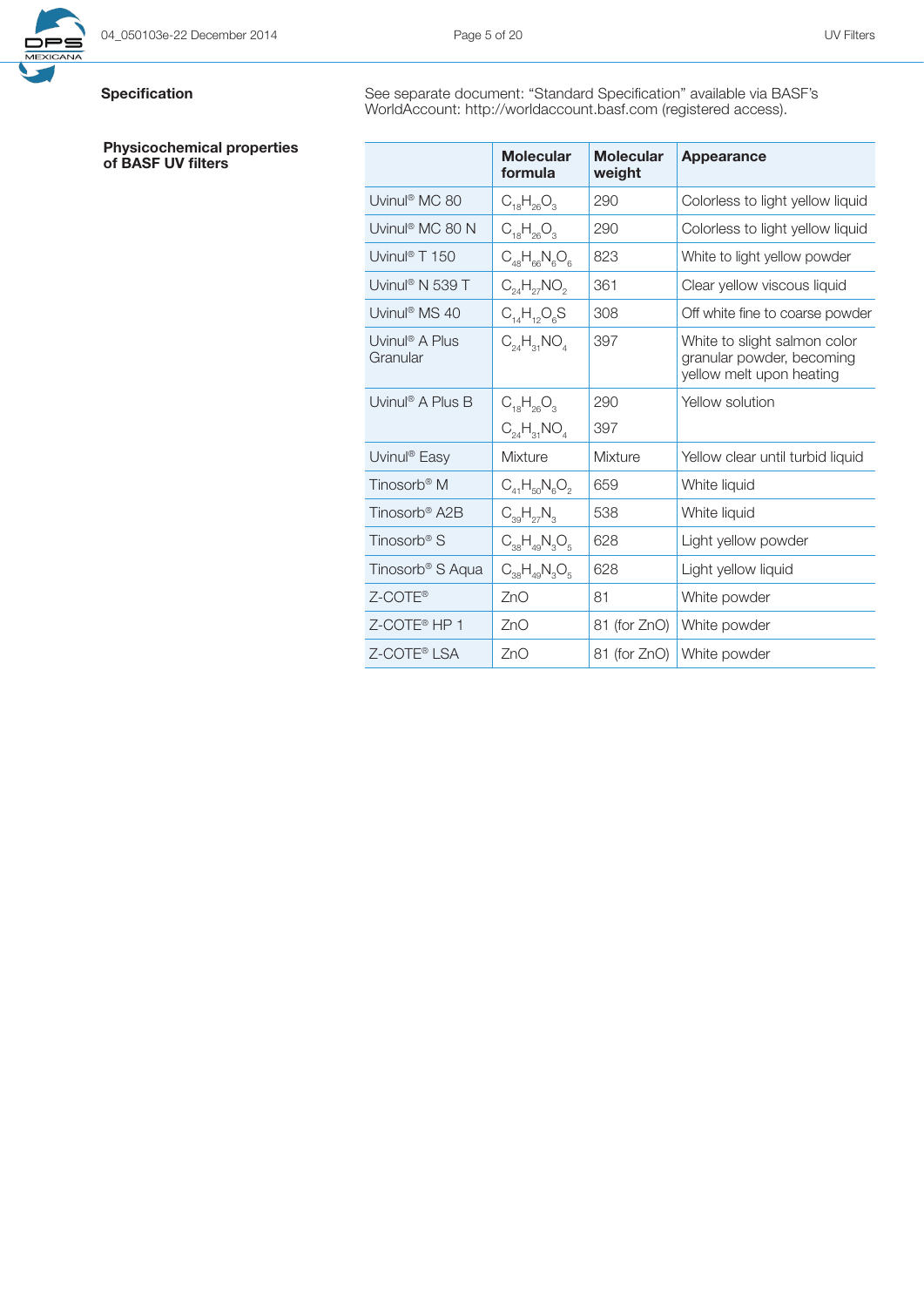

## Uvinul® MC 80

# Struc

| <b>Structural formula</b>   | Ö<br>$H_3CO$                             |  |  |
|-----------------------------|------------------------------------------|--|--|
| Uvinul <sup>®</sup> MC 80   |                                          |  |  |
| <b>Chemical name</b>        | p-Methoxycinnamic acid 2-ethylhexylester |  |  |
| <b>INCI name</b>            | Ethylhexyl Methoxycinnamate              |  |  |
| CAS-No.                     | 5466-77-3                                |  |  |
| <b>Description</b>          | stabilized with $0.07 \pm 0.02\%$ BHT    |  |  |
| Uvinul <sup>®</sup> MC 80 N |                                          |  |  |
| <b>INCI name</b>            | Ethylhexyl Methoxycinnamate              |  |  |
| CAS-No.                     | 5466-77-3                                |  |  |
| <b>Description</b>          | unstabilized                             |  |  |
| <b>UV spectrum</b>          | Uvinul <sup>®</sup> MC 80<br>$1000 -$    |  |  |



**Properties and applications** Uvinul<sup>®</sup> MC 80 is approved worldwide and is the most frequently used UVB filter. It can readily be incorporated without problem in all the usual cosmetic raw materials.

> Uvinul® MC 80 is a good solvent for other ingredients of suncare products, e.g. Uvinul® T 150 and Tinosorb® S.

| Trade name<br>(supplier)          | <b>INCI name</b>                                  | Uvinul <sup>®</sup> MC 80<br>solubility <sup>(1)</sup> at 25 °C<br><b>Wt.</b> $(% )$ |
|-----------------------------------|---------------------------------------------------|--------------------------------------------------------------------------------------|
| Uvinul <sup>®</sup> A Plus (BASF) | Diethylamino Hydroxybenzoyl<br>Hexyl Benzoate     | 39.0                                                                                 |
| Tinosorb <sup>®</sup> S (BASF)    | Bis-Ethylhexyloxyphenol<br>Methoxyphenyl Triazine | 17.0                                                                                 |
| Uvinul <sup>®</sup> T 150 (BASF)  | Ethylhexyl Triazone                               | 14.0                                                                                 |

*(1) Determination of the solubility of Tinosorb® S, Uvinul® A Plus and Uvinul® T 150*

|  |  | <b>Solubility</b> |
|--|--|-------------------|
|--|--|-------------------|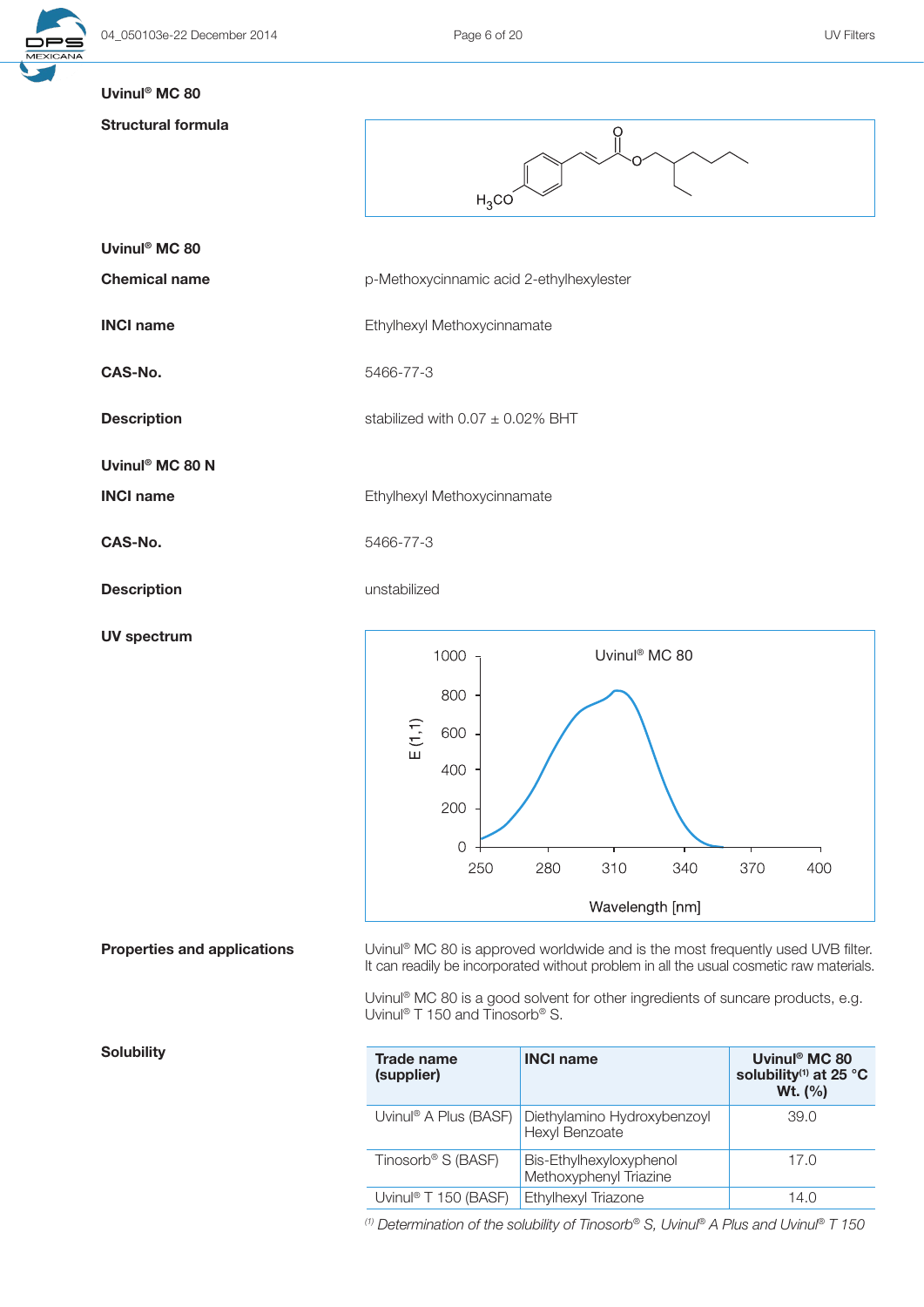

## Uvinul® T 150

# Structural formula



Chemical name 2,4,6-Trianilino-p-(carbo-2'-ethylhexyl-1 '-oxy)-1,3,5-triazin

INCI name **Ethylhexyl Triazone** 

CAS-No. 88122-99-0

UV spectrum

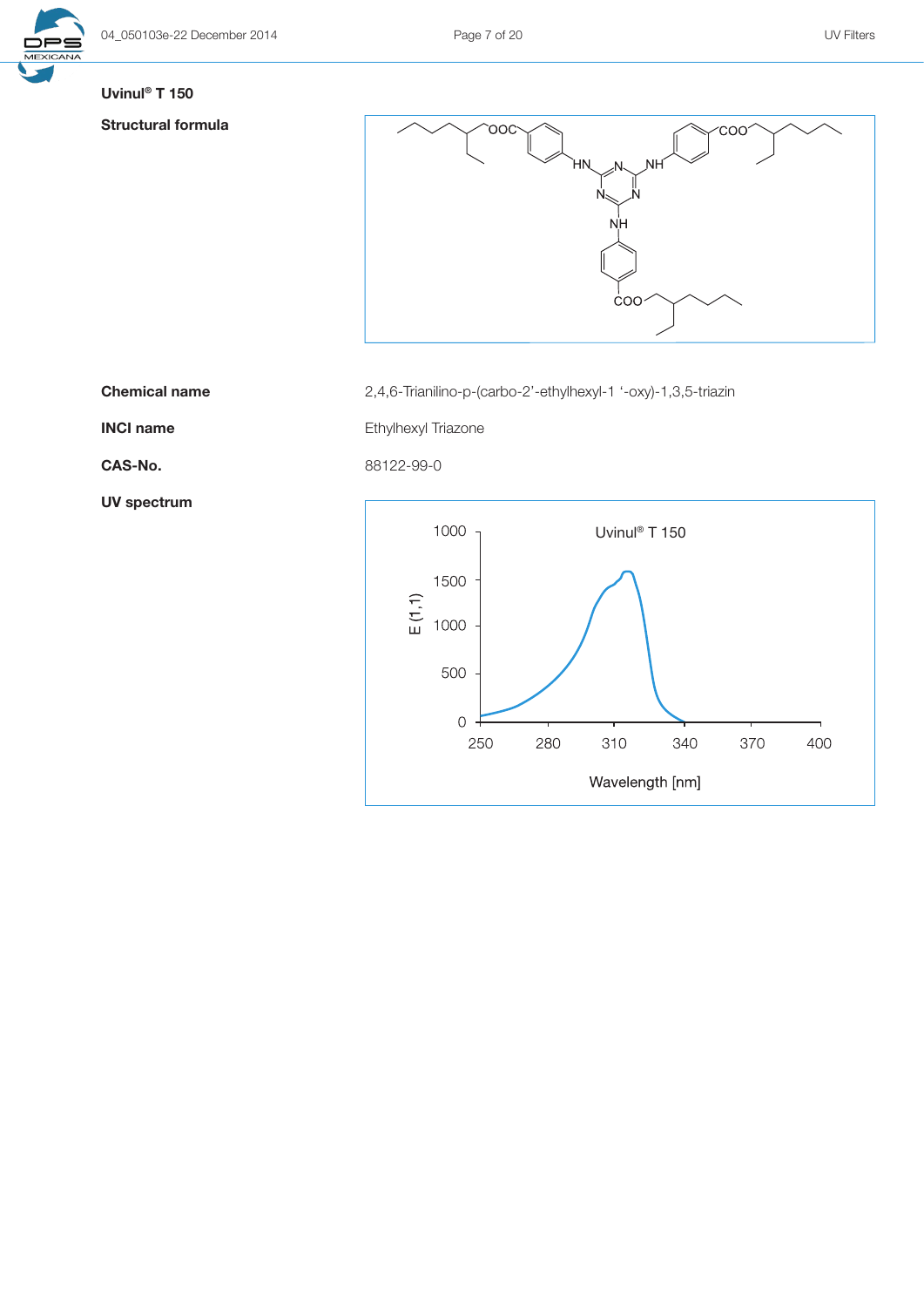

**Properties and applications** Uvinul® T 150 is the most effective UVB filter with an exceptionally high absorptivity of over 1,500 at 314 nm. Because of its high E1/1 value, only small concentrations are required in cosmetic sun-care preparations, to achieve a high SPF value.

> The polar nature of Uvinul® T 150 gives it good affinity to the keratin in the skin, so that formulations in which it is used are particularly waterresistant. This property is further enhanced by its complete insolubility in water.

> Uvinul<sup>®</sup> T 150 is also very stable towards light. It remains practically unchanged, even when it is exposed to intense radiation.

Uvinul<sup>®</sup> T 150 is usually dissolved in the oily phase of emulsions by heating.

| Solubility | Trade name (supplier)           | <b>INCI name</b>             | Uvinul <sup>®</sup> T 150<br>solubility <sup>(1)</sup><br>at 25 °C Wt. (%) |
|------------|---------------------------------|------------------------------|----------------------------------------------------------------------------|
|            | Cetiol® B (BASF)                | Dibutyl Adipate              | 16.0                                                                       |
|            | Uvinul® MC 80 (BASF)            | Ethylhexyl Methoxycinnamate  | 14.0                                                                       |
|            | Myritol <sup>®</sup> 331 (BASF) | Cocoglycerides               | 9.4                                                                        |
|            | Cetiol RLF (BASF)               | Caprylyl-Caprylate/Caprate   | 6.7                                                                        |
|            | Myritol 318 (BASF)              | Caprylic/Capric Triglyceride | 6.2                                                                        |
|            | Cetiol C5 (BASF)                | Coco Caprylate               | 6.1                                                                        |
|            | Cetiol CC (BASF)                | Dicaprylyl Carbonate         | 5.9                                                                        |
|            | Cetiol Sensoft (BASF)           | Propylheptyl Caprylate       | 5.7                                                                        |
|            | Cetiol AB (BASF)                | C12-15 Alkyl Benzoate        | 4.4                                                                        |
|            | Uvinul® N 539 T (BASF)          | Octocrylene <sup>(2)</sup>   | 4.2                                                                        |
|            | Isopropylpalmitate<br>(BASF)    | Isopropylpalmitate           | 3.4                                                                        |
|            | Ethanol (99.8%)                 | Alcohol                      | 1.6                                                                        |

*(1) Determination of the solubility of Uvinul® T 150* 

*(2) Beware of patent restrictions*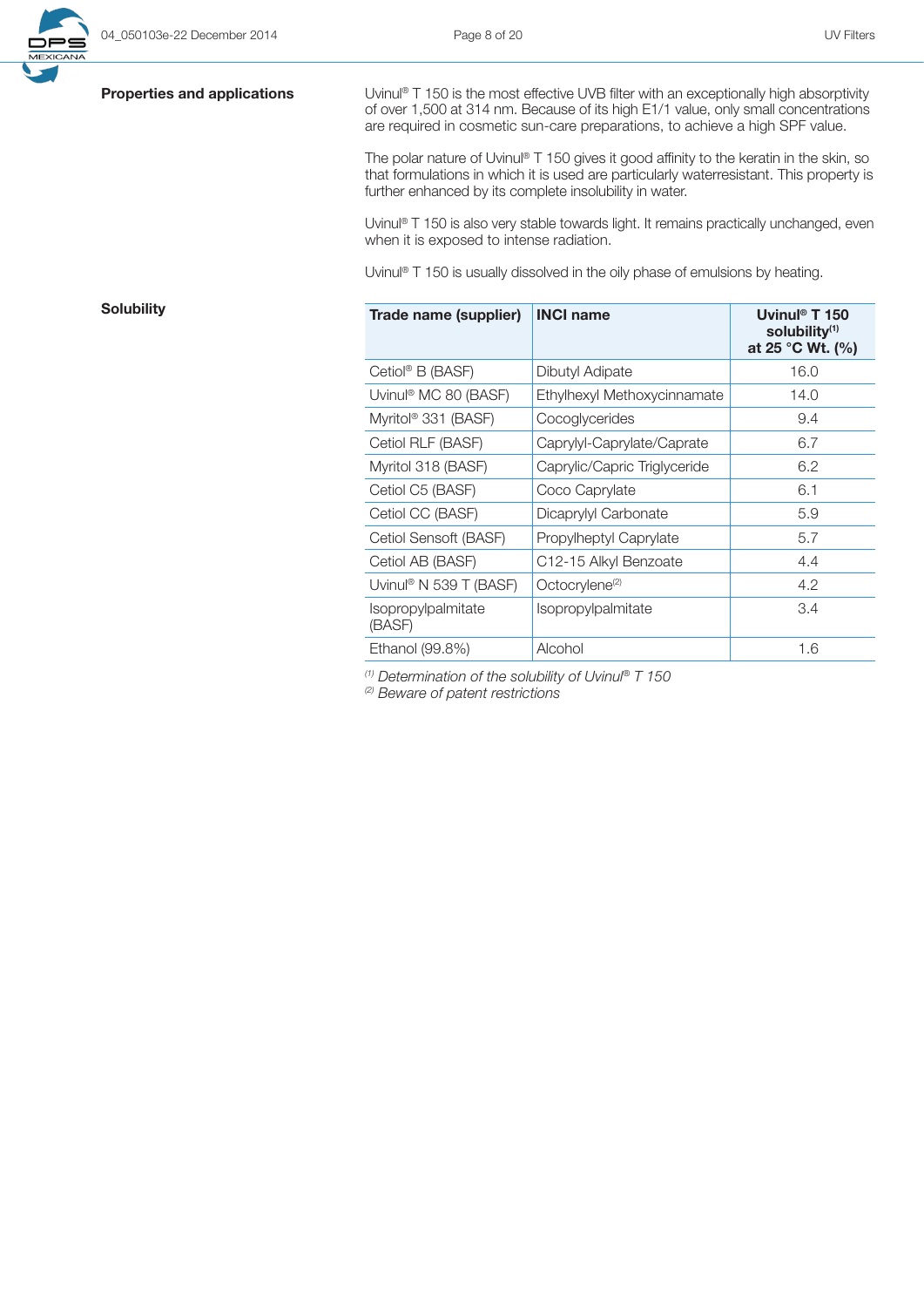

# Uvinul® N 539 T Structural formula



**Chemical name** 2-Cyano-3,3-diphenylacrylic acid 2'-ethylhexyl ester

INCI name Octocrylene

UV spectrum

CAS-No. 6197-30-4



**Properties and applications** Uvinul® N 539 T is an oil-miscible UVB filter that is approved worldwide for the use in suncare preparations. It is particularly recommended to combine Uvinul® N 539 T with other oil-soluble UV filters such as Uvinul® T 150 or Tinosorb® S to obtain high SPF values. A further feature of Uvinul® N 539 T is its excellent photostability, and its ability to stabilize photoinstable UV filters like Butyl Methoxydibenzoylmethane.

| <b>Trade name</b><br>(supplier)               | <b>INCI name</b>                                  | Uvinul <sup>®</sup> N 539 T<br>solubility <sup>(1)</sup><br>at 25 °C Wt. (%) |
|-----------------------------------------------|---------------------------------------------------|------------------------------------------------------------------------------|
| Uvinul <sup>®</sup> A Plus<br>Granular (BASF) | Diethylamino Hydroxybenzoyl<br>Hexyl Benzoate     | 39.0                                                                         |
| Tinosorb <sup>®</sup> S (BASF)                | Bis-Ethylhexyloxyphenol<br>Methoxyphenyl Triazine | 7.3                                                                          |
| Uvinul <sup>®</sup> T 150 (BASF)              | Ethylhexyl Triazone                               | 42                                                                           |

*(1) Determination of the solubility of Tinosorb® S, Uvinul® A Plus Granular and Uvinul*® *T 150*

Solubility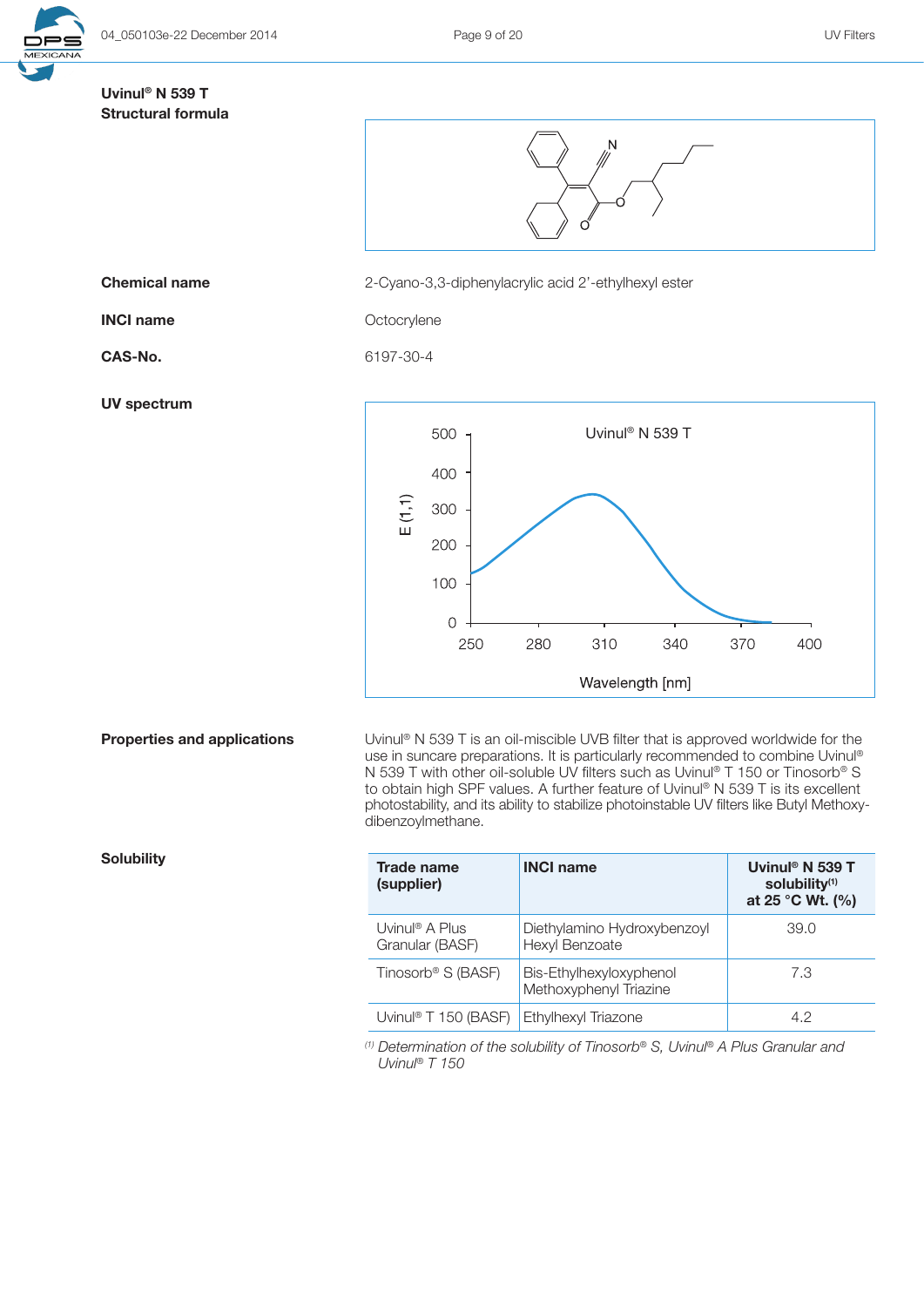

### Uvinul® MS 40

UV spectrum

### Structural formula



**Properties and applications** The sulfonic acid group makes Uvinul<sup>®</sup> MS 40 soluble in water. The acid group must be neutralized with one of the usual neutralizing agents, e.g. triethanolamine, NaOH etc. The neutralizing agent has no effect on the absorption characteristics. However, if the product is over neutralized (pH 9), the absorption curve shifts towards shorter wavelengths.

Wavelength [nm]

The quantities of neutralizing agent required to completely neutralize 1 g of Uvinul ® MS 40 are as follows:

| Sodium Hydroxide                   | approx. 0.13 g   |
|------------------------------------|------------------|
| Triethanolamine                    | approx. $0.53$ q |
| Tromethamine                       | approx. $0.41$ q |
| Tetrahydroxypropyl Ethylenediamine | approx. 1.00 g   |

The pH value of the resultant solutions lies between 7.00 and 7.50.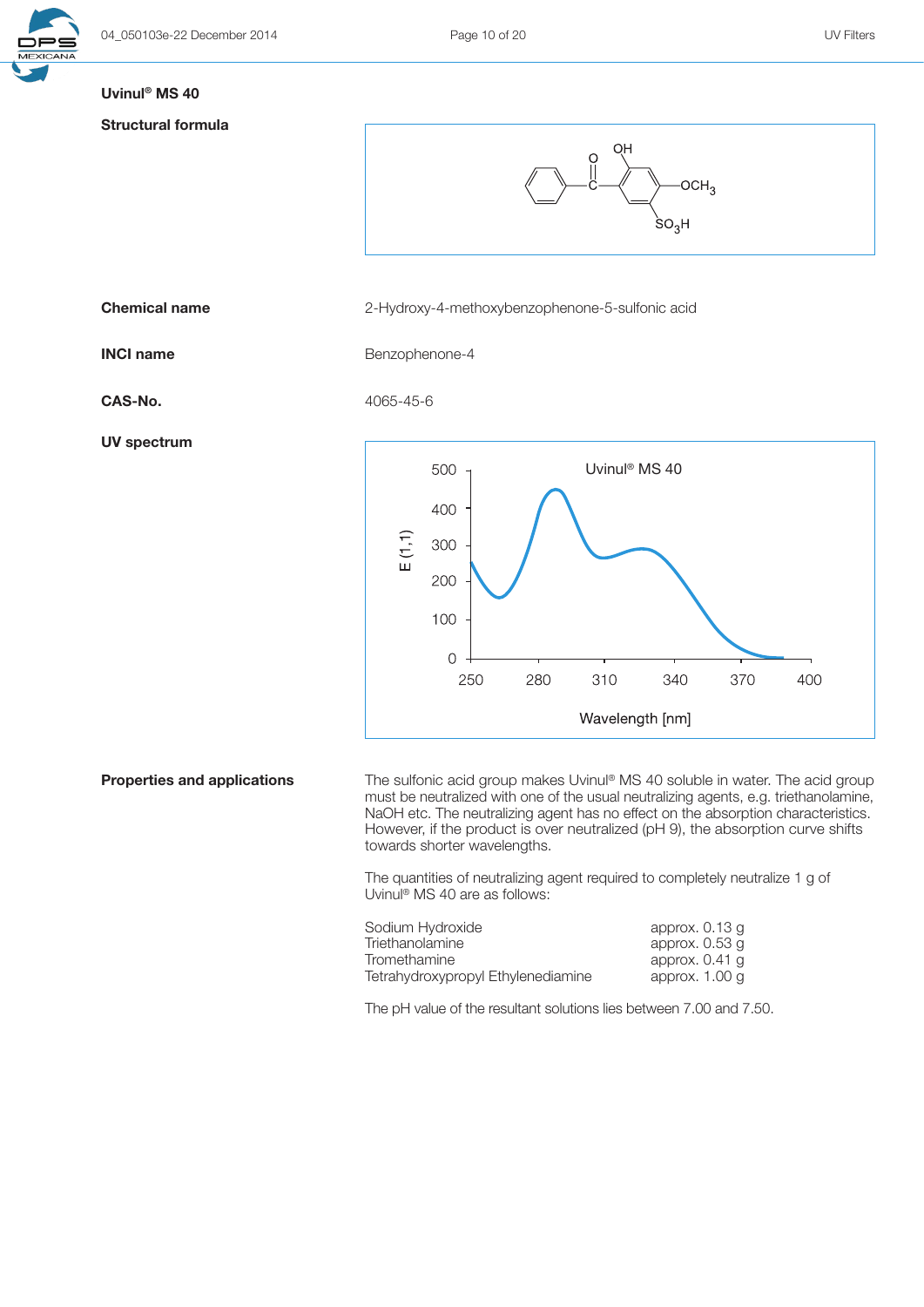



# Structural formula

OH  $\bigcirc$ 

Chemical name 2-(4-(Diethylamino)-2-hydroxybenzoyl]- benzoic acid hexylester

**INCI name** Diethylamino Hydroxybenzoyl Hexyl Benzoate

CAS-No. 302776-68-7





**Properties and applications** Uvinul® A Plus Granular is the only photostable organic UVA-I absorber that covers the long wavelengths of the UVA spectrum. The product has a good solubility in cosmetic oils and also a unique solubility in ethanol. It is compatible with inorganic UV filters like Titanium Dioxide or Zinc Oxide. The outstanding photostability of Uvinul® A Plus Granular provides reliable and efficient sun protection for the whole day.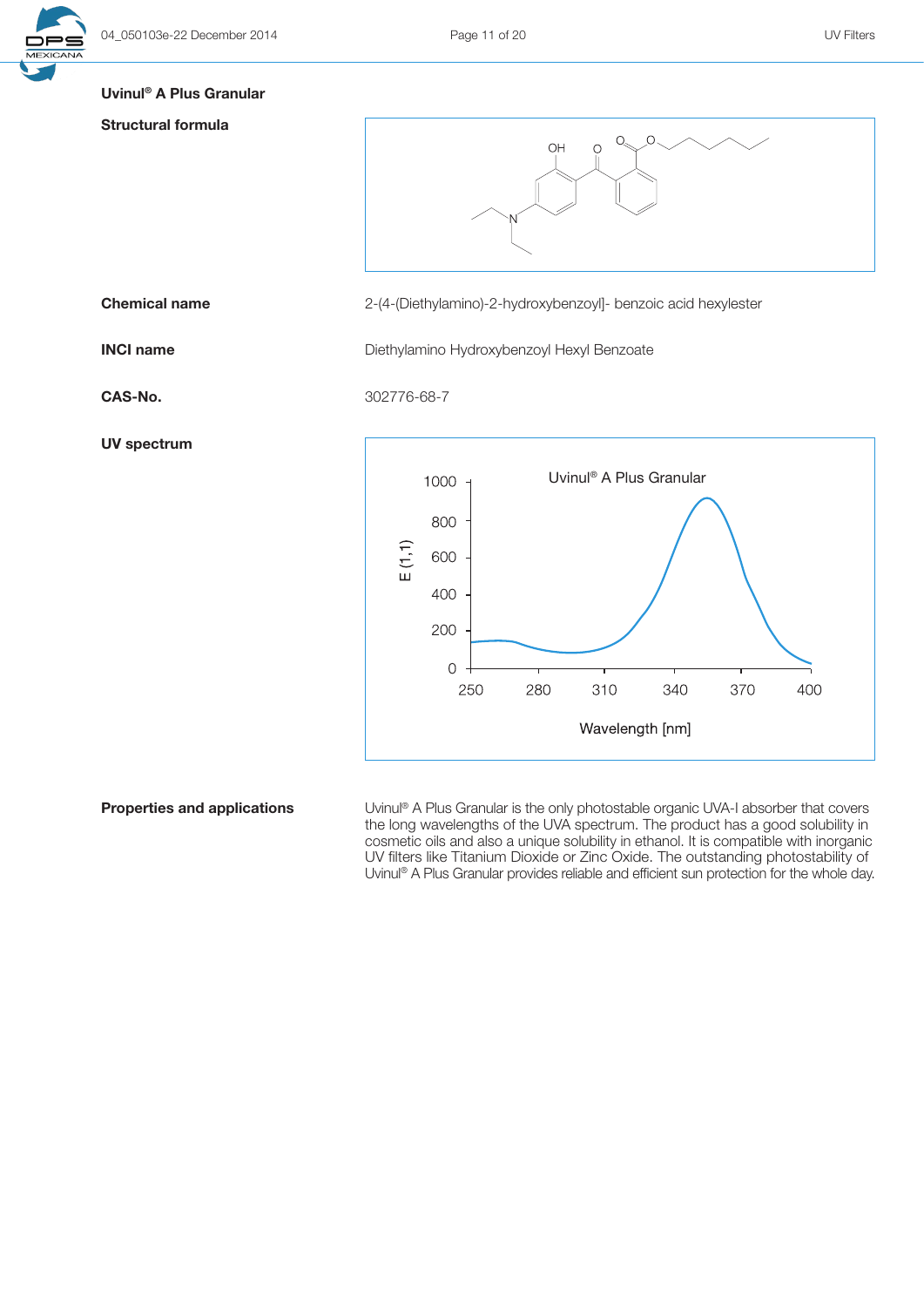

# Solubility

| Trade name<br>(supplier)           | <b>INCI name</b>             | Uvinul <sup>®</sup> A Plus<br>Granular<br>solubility <sup>(1)</sup><br>at 25 °C Wt. $(\% )$ |
|------------------------------------|------------------------------|---------------------------------------------------------------------------------------------|
| Uvinul <sup>®</sup> MC 80 (BASF)   | Ethylhexyl Methoxycinnamate  | 39.0                                                                                        |
| Uvinul <sup>®</sup> N 539 T (BASF) | Octocrylene                  | 39.0                                                                                        |
| Eusolex HMS (Merck)                | Homosalate                   | 36.0                                                                                        |
| Neoheliopan Type OS<br>(Symrise)   | Ethylhexyl Salicylate        | 30.0                                                                                        |
| Cetiol B (BASF)                    | Dibutyl Adipate              | 31.0                                                                                        |
| Cetiol AB (BASF)                   | C12-15 Alkyl Benzoate        | 23.0                                                                                        |
| Cetiol CC (BASF)                   | Dicaprylyl Carbonate         | 18.0                                                                                        |
| Myritol 318 (BASF)                 | Caprylic/Capric Triglyceride | 17.0                                                                                        |
| Myritol 331 (BASF)                 | Cocoglycerides               | 14.0                                                                                        |
| Cetiol C5 (BASF)                   | Coco Caprylate               | 13.0                                                                                        |
| Cetiol RLF (BASF)                  | Caprylyl-Caprylate/Caprate   | 13.0                                                                                        |
| Cetiol Sensoft (BASF)              | Propylheptyl Caprylate       | 12.0                                                                                        |
| Ethanol (99.8%)                    | Alcohol                      | 12.0                                                                                        |
| Isopropylpalmitate<br>(BASF)       | <i>Isopropylpalmitate</i>    | 9.1                                                                                         |

*(1) Determination of the solubility of Uvinul® A Plus Granular*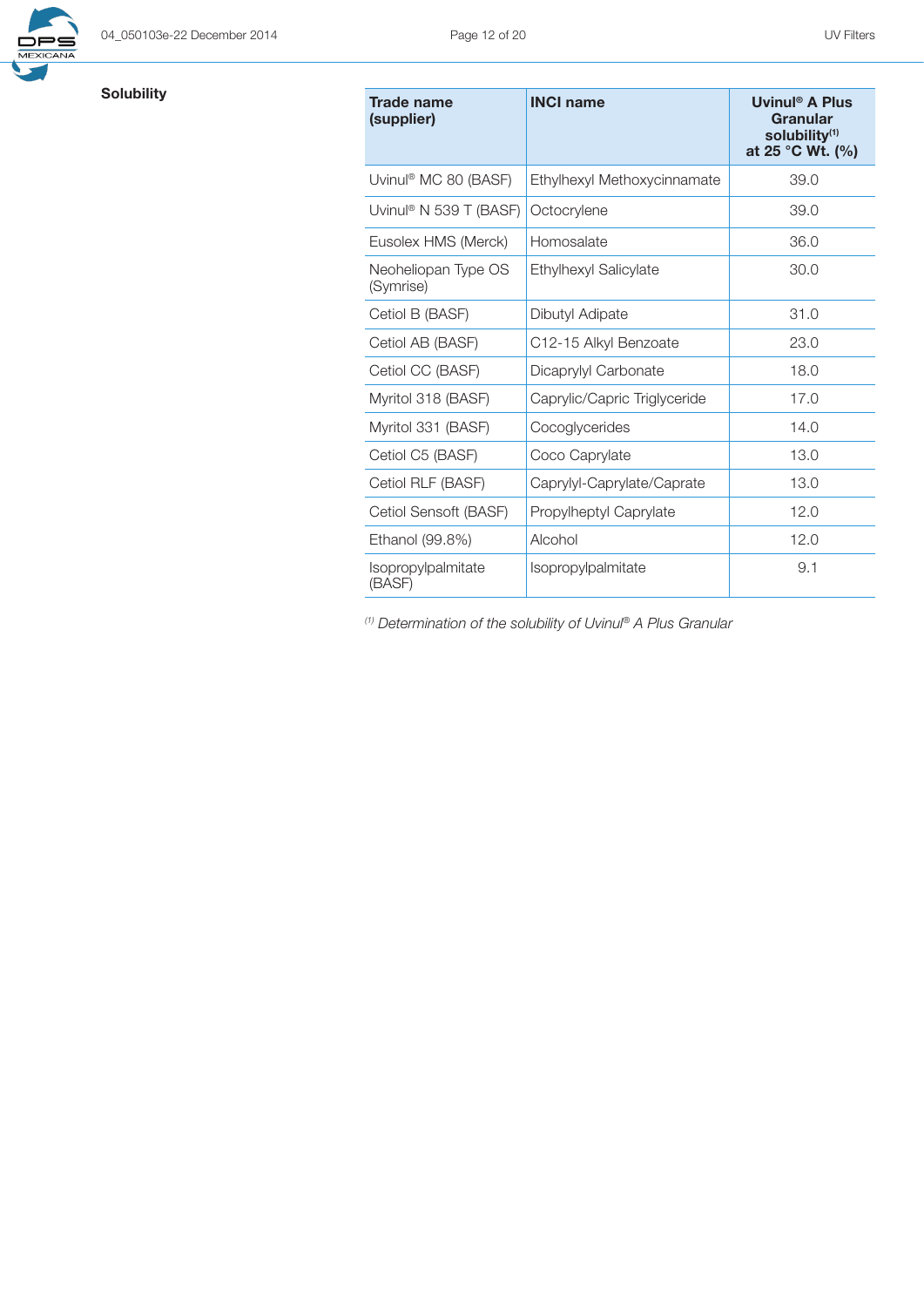| Uvinul <sup>®</sup> A Plus B |                                                                               |  |  |
|------------------------------|-------------------------------------------------------------------------------|--|--|
| <b>INCI name</b>             | Ethyl Hexyl Methoxycinnamate (and) Diethylamino Hydroxybenzoyl Hexyl Benzoate |  |  |
| CAS-No.                      | 5466-77-3<br>302776-68-7                                                      |  |  |
| <b>Description</b>           | Uvinul <sup>®</sup> A Plus<br>35%<br>Uvinul <sup>®</sup> MC 80<br>65%         |  |  |
| <b>UV spectrum</b>           |                                                                               |  |  |
|                              | Uvinul <sup>e</sup> A Plus B<br>1000                                          |  |  |
|                              | 800<br>٤î<br>600<br>400<br>200<br>0                                           |  |  |
|                              | 250<br>280<br>310<br>370<br>400<br>340                                        |  |  |
|                              | Wavelength [nm]                                                               |  |  |

**Properties and applications** Uvinul® A Plus B is a ready to use solution consisting of Uvinul® A Plus dissolved in Uvinul® MC 80. The solution has a viscosity of 1600 mPa·s at room temperature.

Uvinul® A Plus B is suitable for cold process manufacturing.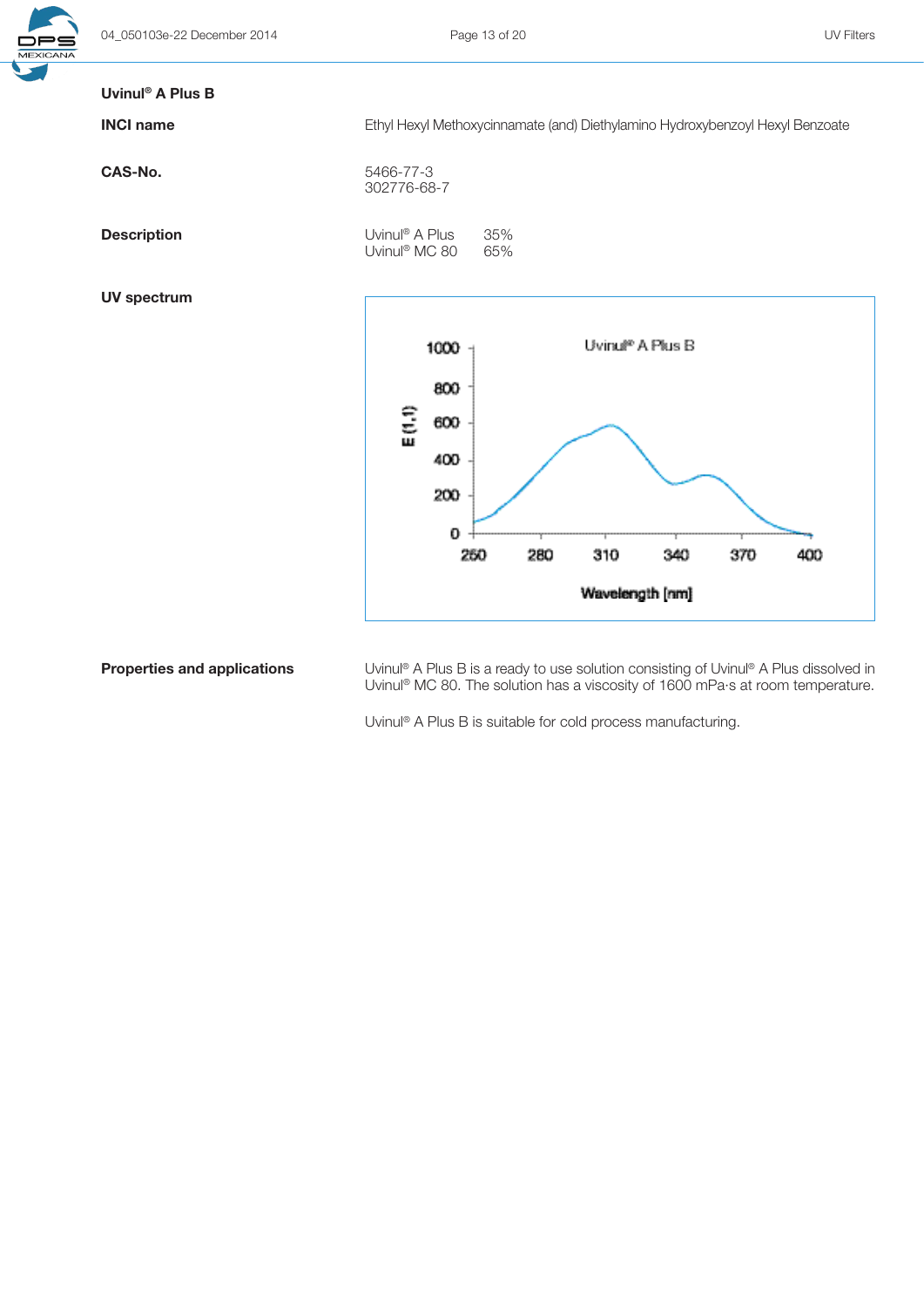

## Uvinul® Easy

|  | <b>INCI name</b> |
|--|------------------|
|--|------------------|

Dibutyl Adipate (and) Diethylamino Hydroxybenzoyl Hexyl Benzoate (and) Ethylhexyl Methoxycinnamate (and) Laureth-7 Citrate (and) Polyglyceryl-2 Dipolyhydroxystearate (and) Ethylhexyl Triazone (and) Bis-Ethylhexyloxyphenol Methoxyphenyl Triazine (and) Lauryl Glucoside (and) Triethanolamine (and) Aqua

302776-68-7 110615-47-9 102-71-6 105-99-7 7732-18-5

565429-75-6 5466-77-3 187393-00-6 88122-99-0

CAS-No. 144470-58-6





**Properties and applications** Uvinul Easy is a ready-made blend of UV filters, emollients and emulsifiers to reach SPF 6 to SPF 50 by simple dilution with water in a cold or hot process. The chosen filter range guarantee that the EC recommendation for UVA protection is met. Uvinul Easy allows to formulation wide variety of cosmetic formulation with SPF claim (Suncare, Daily Care, Decorative Cosmetics).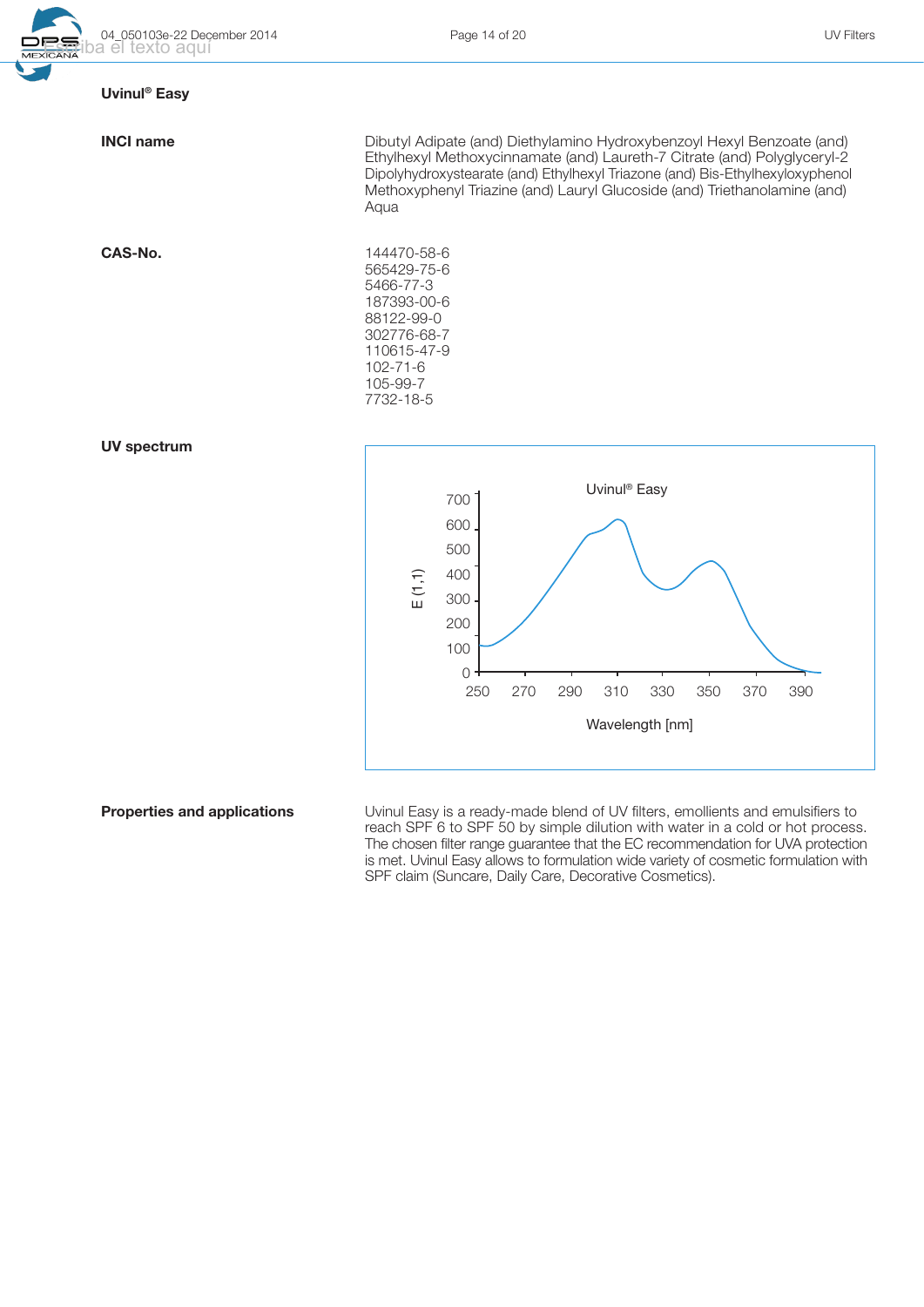

## Tinosorb® M

### Structural formula



**INCI name** Methylene Bis-Benzotriazolyl Tetramethylbutylphenol [nano] (and) Aqua (and) Decyl Glucoside (and) Propylene Glycol (and) Xanthan Gum

### CAS-Nos. 103597-45-1

7732-18-5 68515-73-1 57-55-6 11138-66-2

### UV spectrum



**Properties and applications** Tinosorb® M is a broad-spectrum UV-absorber. The microfine dispersion is compatible with most cosmetic ingredients. As a photostable UV-absorber Tinosorb® M increases the photostablility of other UV-absorbers. It can be used in all formulations where UVA protection is necessary. Due to the strong absorbance in the UVA-I Tinosorb® M shows strong contribution to the UVA-PF and therefore efficiently helps to fulfill the EC recommendation for UVA protection.

> The Tinosorb® M dispersion can be post-added to emulsions and is therefore suitable for cold process formulations.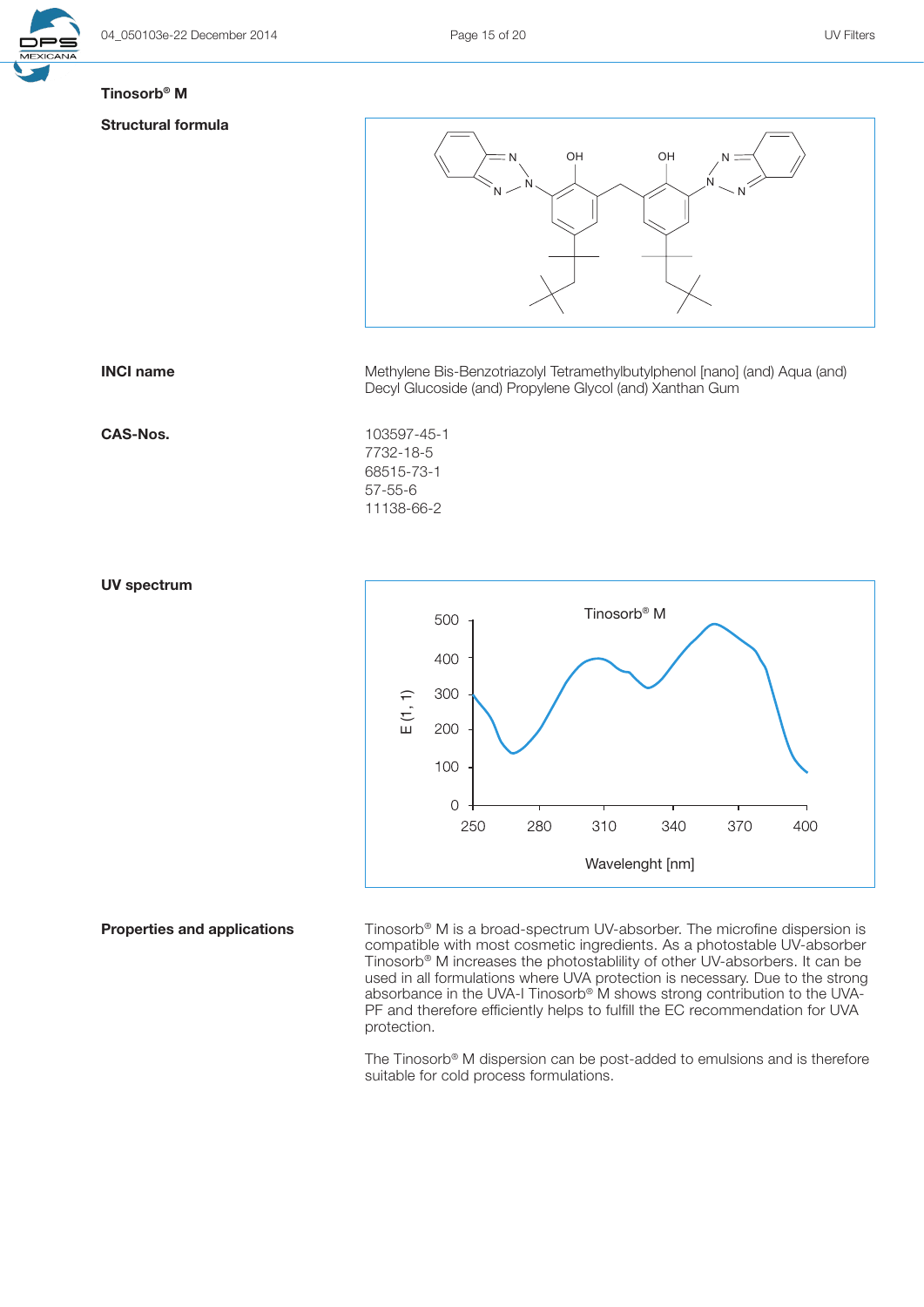

# Tinosorb® A2B

### Structural formula



CAS-No. 31274-51-8

UV spectrum

**Chemical Name (active)** 1,3,5-Triazine, 2,4,6-tris[1,1'-biphenyl]-4-yl-

**INCI Name** Tris-Biphenyl Triazine [nano] (and) Aqua (and) Decyl Glucoside (and) Disodium Phosphate (and) Butylene Glycol (and) Xanthan Gum

> 7732-18-5 68515-73-1 7558-79-4 107-88-0 11138-66-2



**Properties and application** Tinosorb® A2B is the most efficient filter of BASF's unique "particulate organic UV absorber" technology. The microfine dispersion shows strong contribution to both SPF and UVAPF. With its "UVA-II-shoulder" it also helps bridging the "UVA-II gap".

> Its absorbance properties and excellent photo-stability makes Tinosorb® A2B the ideal filter for formulating high SPF sunscreen products that fulfil the EC requirements for UVA Protection.

It is compatible with all commonly used UV Filters and cosmetic raw materials.

Tinosorb® A2B can be used in a wide range of emulsifier systems and is suitable for cold manufacturing/post emulsification. As a water-dispersible filter it increases formulation flexibility and added post emulsification especially for high SPF formulations.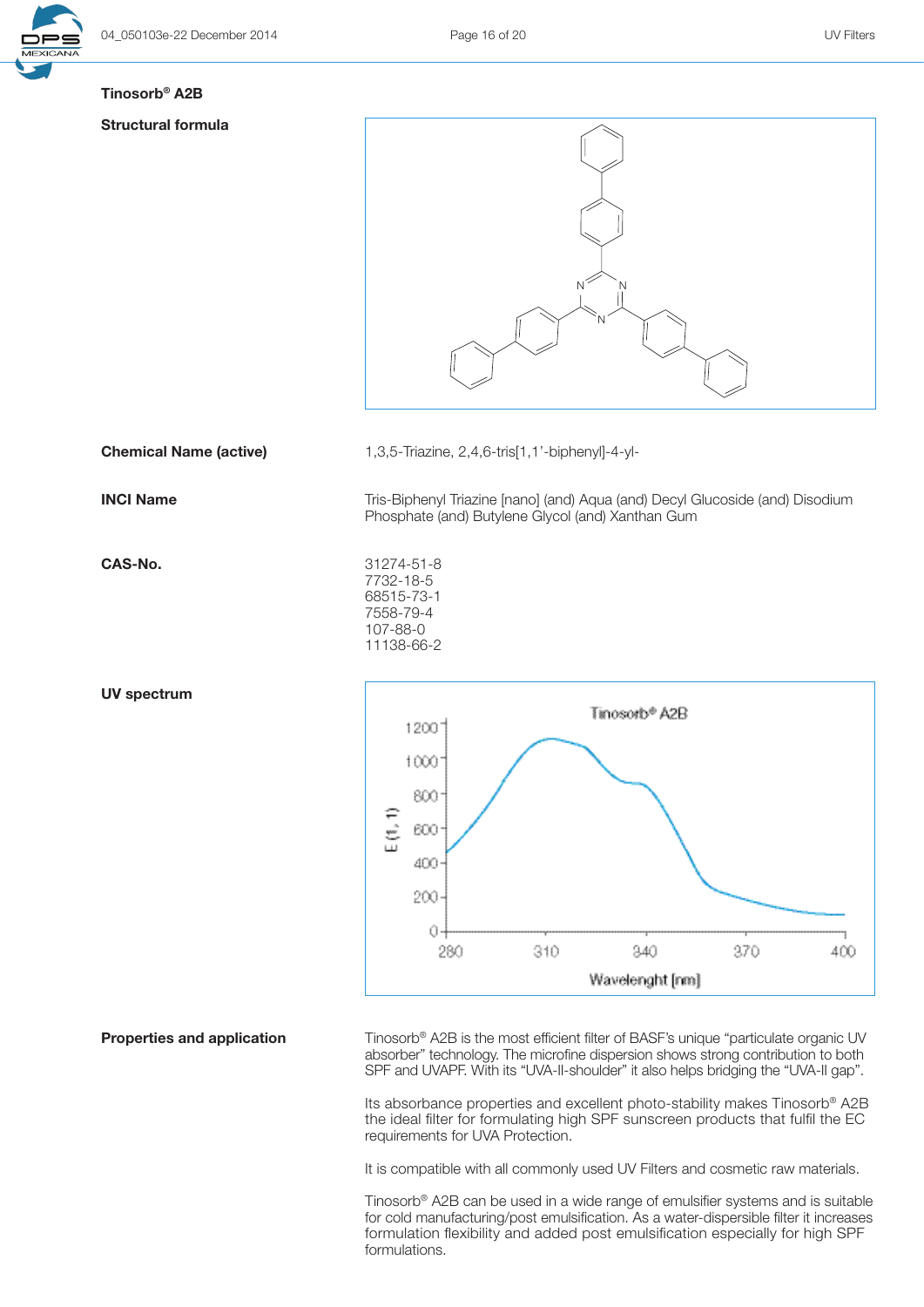

## Tinosorb® S

### Structura

| <b>Structural formula</b>    |                                                                                                  |  |  |  |
|------------------------------|--------------------------------------------------------------------------------------------------|--|--|--|
|                              | OCH <sub>3</sub>                                                                                 |  |  |  |
|                              |                                                                                                  |  |  |  |
|                              |                                                                                                  |  |  |  |
|                              | OH<br>OH                                                                                         |  |  |  |
|                              | ${\sf N}$<br>N                                                                                   |  |  |  |
|                              | N                                                                                                |  |  |  |
|                              | Ő                                                                                                |  |  |  |
|                              |                                                                                                  |  |  |  |
|                              |                                                                                                  |  |  |  |
| <b>Chemical name</b>         | 2,4-Bis-{[4-(2-ethyl-hexyloxy)-2-hydroxy]-phenyl}-6-(4-methoxyphenyl)-(1,3,5)-                   |  |  |  |
|                              | triazine                                                                                         |  |  |  |
|                              |                                                                                                  |  |  |  |
| <b>INCI name</b>             | Bis-Ethylhexyloxyphenol Methoxyphenyl Triazine                                                   |  |  |  |
| CAS-No.                      | 187393-00-6                                                                                      |  |  |  |
|                              |                                                                                                  |  |  |  |
| Tinosorb <sup>®</sup> S Aqua |                                                                                                  |  |  |  |
| <b>Chemical name</b>         | 2,4-Bis-{[4-(2-ethyl-hexyloxy)-2-hydroxy]-phenyl}-6-(4-methoxyphenyl)-(1,3,5)-                   |  |  |  |
|                              | triazine (and) Polymethylmethacrylate (and) Sodium Laureth Sulfate (and)<br>Aminomethyl Propanol |  |  |  |
|                              |                                                                                                  |  |  |  |
| <b>INCI name</b>             | Bis-Ethylhexyloxyphenol Methoxyphenyl Triazine (and) Polymethyl Methacrylate                     |  |  |  |
|                              |                                                                                                  |  |  |  |
| <b>CAS-Nos.</b>              | 187393-00-6<br>$9011 - 14 - 7$                                                                   |  |  |  |
|                              | 1335-72-4                                                                                        |  |  |  |
|                              | 124-68-5                                                                                         |  |  |  |
| <b>UV spectrum</b>           |                                                                                                  |  |  |  |
|                              |                                                                                                  |  |  |  |
|                              | Tinosorb <sup>®</sup> S<br>1000                                                                  |  |  |  |
|                              | 800                                                                                              |  |  |  |
|                              |                                                                                                  |  |  |  |
|                              | $\mathsf{E}\left( 1,1\right)$<br>600                                                             |  |  |  |
|                              | 400                                                                                              |  |  |  |
|                              | 200                                                                                              |  |  |  |

 $\mathbf 0$ 250

280

310

Wavelength [nm]

340

370

400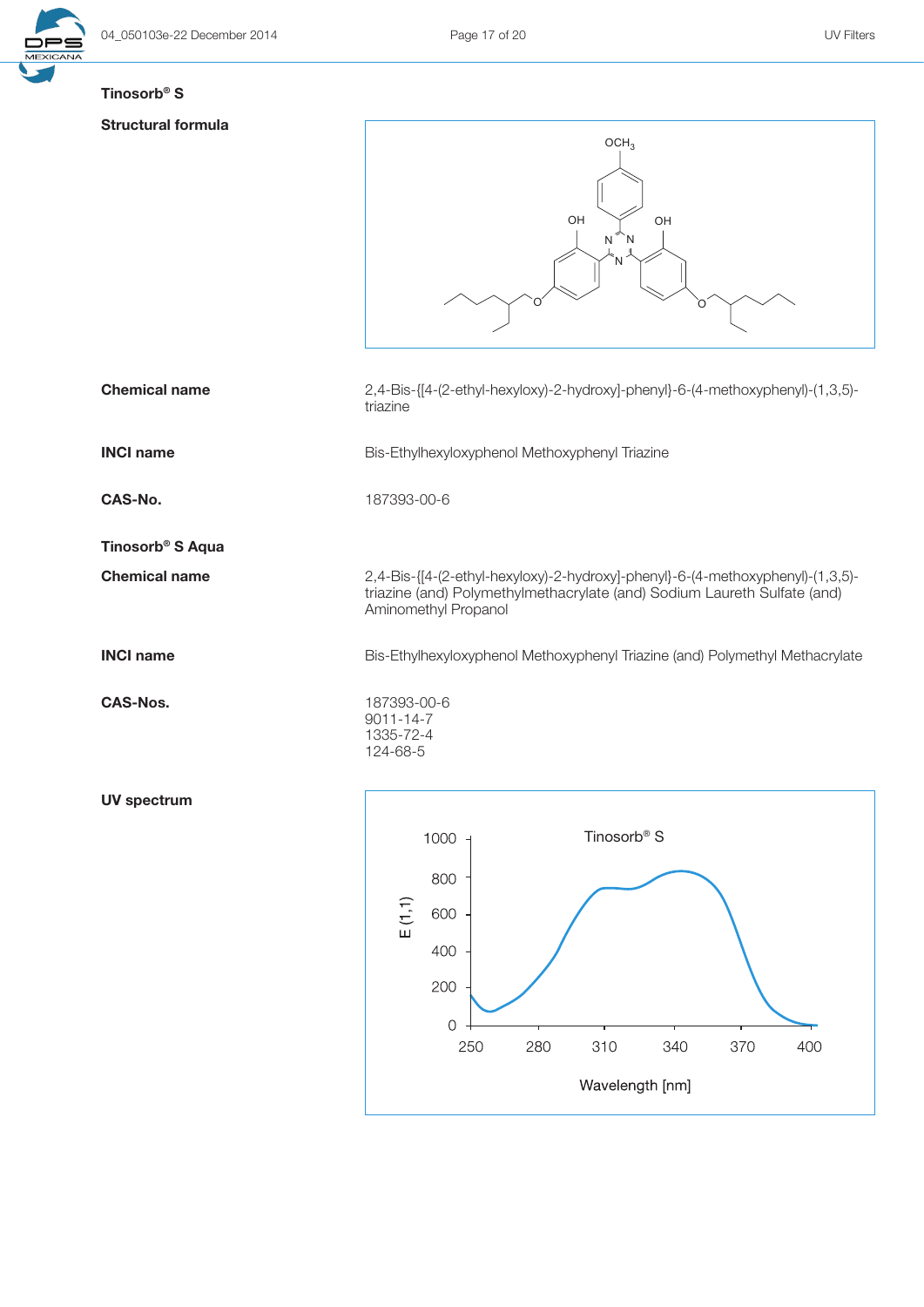

**Properties and applications** Tinosorb® S is the most efficient oil soluble broad-spectrum UV filter. By the incorporation of low concentrations of Tinosorb® S a high contribution to SPF and UVA-PF is achieved. Tinosorb® S is an efficient performance booster with excellent photostability. Tinosorb® S is an outstanding stabilizer for instable UV filters.

| <b>Solubility</b> | Trade name (supplier)              | <b>INCI name</b>                  | Tinosorb <sup>®</sup> S<br>solubility(1)<br>at 25 °C Wt. (%) |
|-------------------|------------------------------------|-----------------------------------|--------------------------------------------------------------|
|                   | Neoheliopan Type OS<br>(Symrise)   | Ethylhexyl Salicylate             | 20.0                                                         |
|                   | Uvinul <sup>®</sup> MC 80 (BASF)   | Ethylhexyl Methoxycinnamate       | 17.0                                                         |
|                   | Eusolex HMS (Merck)                | Homosalate                        | 16.0                                                         |
|                   | Cetiol AB (BASF)                   | C <sub>12-15</sub> Alkyl Benzoate | 12.0                                                         |
|                   | Cetiol B (BASF)                    | Dibutyl Adipate                   | 10.0                                                         |
|                   | Cetiol CC (BASF)                   | Dicaprylyl Carbonate              | 8.8                                                          |
|                   | Cetiol RLF (BASF)                  | Caprylyl-Caprylate/Caprate        | 7.9                                                          |
|                   | Cetiol C5 (BASF)                   | Coco Caprylate                    | 7.3                                                          |
|                   | Uvinul <sup>®</sup> N 539 T (BASF) | Octocrylene                       | 7.3                                                          |
|                   | Cetiol Sensoft (BASF)              | Propylheptyl Caprylate            | 6.3                                                          |
|                   | Isopropylpalmitate<br>(BASF)       | Isopropylpalmitate                | 5.0                                                          |
|                   | Myritol 318 (BASF)                 | Caprylic/Capric Triglyceride      | 5.0                                                          |
|                   | Myritol 331 (BASF)                 | Cocoglycerides                    | 5.0                                                          |
|                   | Ethanol (99.8%)                    | Alcohol                           | < 0.5                                                        |

(1) *Determination of the solubility of Tinosorb® S* 

With Tinosorb® S Aqua the high efficient Tinosorb® S technology is now also available for the incorporation in the water phase of the formulation.

Tinosorb® S Aqua is easy to handle, because no solubilization is necessary and therefore it can be used for cold process formulations.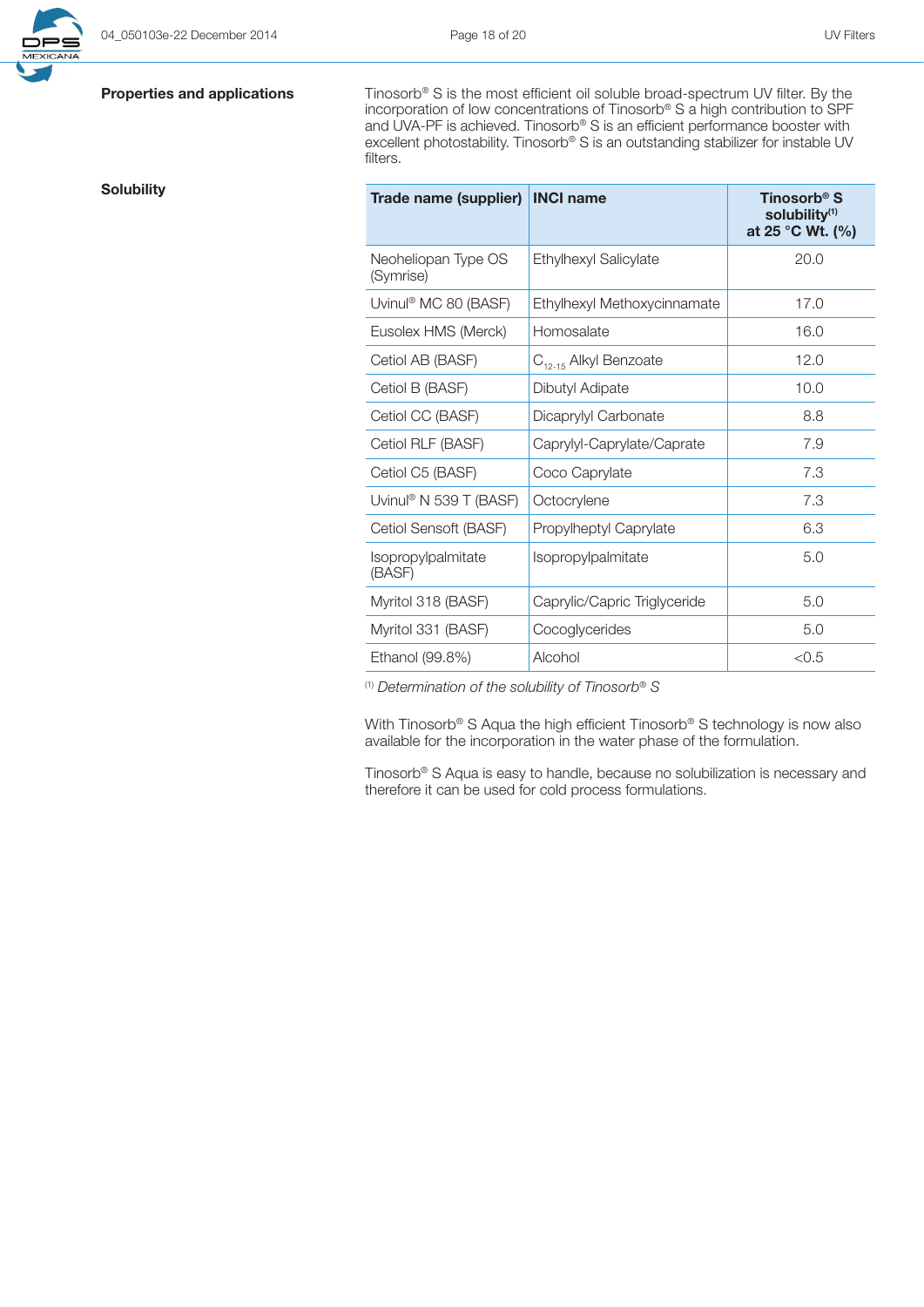

| Z-COTE <sup>®</sup><br>Z-COTE <sup>®</sup> | Z-Cote is an inorganic pigment dry powder available in various particle sizes (nano<br>and non-nano). The product line comes in three grades: |  |  |
|--------------------------------------------|-----------------------------------------------------------------------------------------------------------------------------------------------|--|--|
| <b>Chemical name</b>                       | Zinc Oxide                                                                                                                                    |  |  |
| CAS-No.                                    | 1314-13-2                                                                                                                                     |  |  |
| Z-COTE <sup>®</sup> HP1                    |                                                                                                                                               |  |  |
| <b>Chemical name</b>                       | Zinc oxide (and) Triethoxycaprylylsilane                                                                                                      |  |  |
| <b>CAS-No.</b>                             | 1314-13-2<br>2943-75-1                                                                                                                        |  |  |
| <b>Z-COTE® LSA</b>                         |                                                                                                                                               |  |  |
| <b>Chemical name</b>                       | Zinc Oxide (and) Triethoxycaprylylsilane                                                                                                      |  |  |
| CAS-No.                                    | 1314-13-2<br>2943-75-1                                                                                                                        |  |  |
| <b>UV spectrum</b>                         | ZnO, Z-Cote® HP1, Z-Cote® LSA<br>500<br>400                                                                                                   |  |  |
|                                            | E(1,1)<br>300<br>200                                                                                                                          |  |  |
|                                            | 100                                                                                                                                           |  |  |

ñ 250

280

**Properties and applications** Zinc oxide is known for its beneficial properties as skin protectant and its antimicrobial activity. All BASF zinc oxide grades provide broad-band light attenuation, which covers almost uniformly nearly the whole UV-Spectrum: from the short UVB up to the long UVA-I (380 nm). It is specifically recommended for daily skin care and the protection of sensitive skin, e.g. children.

310

Wavelength [nm]

340

370

400

Z-COTE® is an uncoated micronized zinc oxide and has an amphiphilic character. It can be incorporated into the water phase or into the oil phase of a formulation.

Z-COTE® HP1 consists of approx. 98% micronized zinc oxide and 2% of a hydrophobic coating. It should be incorporated into the oil phase of a formulation.

Z-COTE® LSA (non-nano) consists of approx. 99% zinc oxide and 1% of a hydrophobic coating. It should be incorporated into the oil phase of a formulation. Because of the large particle size, the incorporation requires less energy, improving the sustainability factor of the potential products overall.

All Z-COTE® grades show synergistic effects with organic UV-filters, and can be used to enhance the UVA and SPF performance of a sunscreen product.

The product quality of the Z-COTE® grades meets or exceeds the current USP requirements.